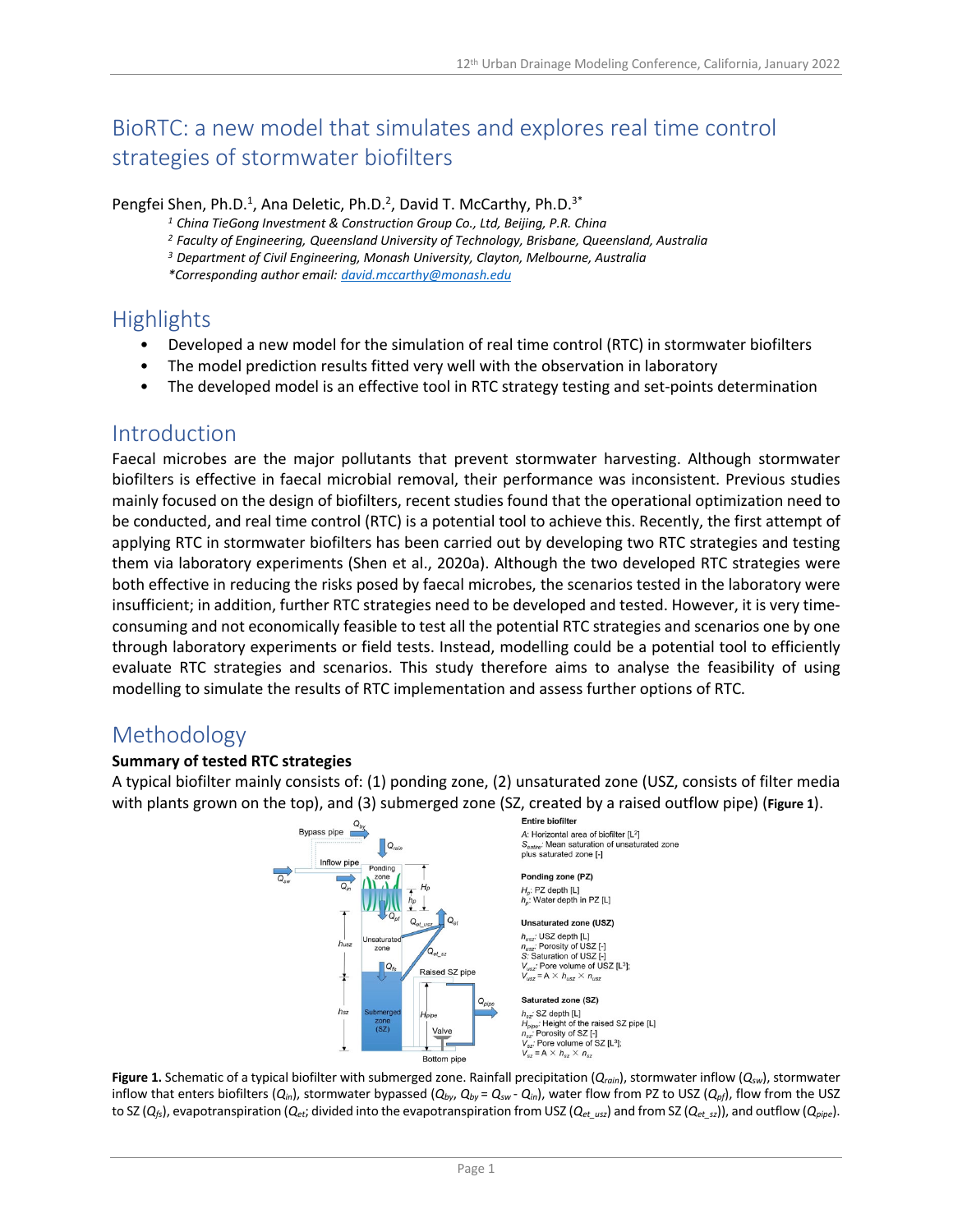The two RTC strategies that developed by Shen et al. (2020a) are modelled in this paper. RTC1 retains water in the biofilter for at least two days before allowing any further inputs into the system (adequate microbial die-off), and the input volume is restricted to the SZ's pore volume. In RTC2, three hours before the next rainfall event, the water in biofilter SZ for at least two days is drained for harvesting through a bottom pipe; when stormwater comes, close the bottom pipe and operate the biofilter without control.

#### **Model selection and modification**

The process-based model developed by Shen et al. (2018) is selected for modification, as it includes the major processes and factors in microbial removal, and has been successfully validated with various lab and field study data. However, this model does not include RTC capabilities. Based on this model, a new model, BioRTC, is developed for RTC simulation. Same to the selected "old" model, BioRTC utilises a bucket approach and has two modules: (1) the flow module that governs the flow processes; (2) the microbial quality module that predicts the behaviour of microbes using one-dimensional advectiondispersion equations. The water quality module has four calibration parameters: adsorption rate (*katt*), desorption rate (*kdet*), standard microbial die-off rate (*μ0*), and temperature coefficient for die-off (*θ*). **Table 1.** Selected equations in the flow module and microbial quality module of BioRTC.

| Selected flow module equation                                                                                                                                                                                                                                                                                                                                                                                                     | Eq. No. |
|-----------------------------------------------------------------------------------------------------------------------------------------------------------------------------------------------------------------------------------------------------------------------------------------------------------------------------------------------------------------------------------------------------------------------------------|---------|
| Stormwater that enters biofilters                                                                                                                                                                                                                                                                                                                                                                                                 |         |
|                                                                                                                                                                                                                                                                                                                                                                                                                                   | (1)     |
|                                                                                                                                                                                                                                                                                                                                                                                                                                   |         |
| $Q_{in} = \begin{cases} Q_{sw}, & \text{no control} \\ 0, \text{inflow pipe is fully closed} \\ Q_{in\_control}, \text{inflow is partly closed} \end{cases}$                                                                                                                                                                                                                                                                      |         |
| Stormwater that bypassed without treatment:                                                                                                                                                                                                                                                                                                                                                                                       |         |
| $Q_{by} = Q_{sw} - Q_{in}$                                                                                                                                                                                                                                                                                                                                                                                                        | (2)     |
| Outflow through raised outflow pipe or bottom pipe                                                                                                                                                                                                                                                                                                                                                                                |         |
| $Q_{pipe} = \begin{cases} \min\left(A \times K_s \frac{h_p + h_{uss}}{h_{uss} + h_{sz}} , \frac{(h_{sz} - h_{pipe})n_{sz}A}{dt} + Q_{fs} - Q_{hc} - Q_{ets} \right), h_{sz} > h_{pipe} \text{ and no control} \\ 0, h_{sz} \le h_{pipe} \text{ or outflow pipe is fully closed} \\ C_d \left(\frac{1}{4}\pi D^2\right) \sqrt{2g\left(h_p + h_{uss} + h_{sz} - h_{pipe}\right)}, \text{outflow pipe is partly closed} \end{cases}$ | (3)     |
|                                                                                                                                                                                                                                                                                                                                                                                                                                   |         |
|                                                                                                                                                                                                                                                                                                                                                                                                                                   |         |
| Selected microbial quality module equation                                                                                                                                                                                                                                                                                                                                                                                        | Eq. No. |
| Stormwater that enters biofilters                                                                                                                                                                                                                                                                                                                                                                                                 |         |
| $c_{in} = c_{sw}$ , if $Q_{in} > 0$                                                                                                                                                                                                                                                                                                                                                                                               | (4)     |
| Stormwater that bypassed without treatment                                                                                                                                                                                                                                                                                                                                                                                        |         |
| $c_{by} = c_{sw}$ , if $Q_{by} > 0$                                                                                                                                                                                                                                                                                                                                                                                               | (5)     |
| Microbial mass balance in the water phase in Unsaturated zone (USZ)                                                                                                                                                                                                                                                                                                                                                               |         |
| $\frac{\partial (Sn_{usz}c_{usz}}{\partial t} + (Sn_{usz}k_{att}c_{usz} - \rho k_{det}M_1) = \frac{\partial}{\partial z}\left( Sn_{usz}D_1 \frac{\partial c_{usz}}{\partial z} \right) - \frac{\partial (q_1c_{usz}}{\partial z} - Sn_{usz}\mu c_{usz}$                                                                                                                                                                           | (6)     |
| Adsorption, desorption and die-off of adsorbed microbes in the soil phase in Unsaturated zone (USZ)                                                                                                                                                                                                                                                                                                                               |         |
| $\frac{\partial M_1}{\partial t} = \frac{n_{usz}S}{\rho} k_{att}c_{usz} - k_{det}M_1 - \mu M_1$                                                                                                                                                                                                                                                                                                                                   | (7)     |

The newly developed model for RTC simulation based on modification is named BioRTC (Table 1). Compared to the selected "old" model, the following elements are added/revised in BioRTC to represent RTC behaviours: (a) the restriction of inflow and outflow pipes (Eq. (1) and (3)), (b) the effects caused by control, such as the bypass of stormwater due to inflow restriction (Eq. (2), (4) and (5)), and (c) the key parameters that associated with control strategies (e.g., the controlled inflow rate *Qin\_control* in Eq. (1)).

#### **Model calibration, sensitivity analysis, and validation**

Laboratory experiments were conducted for RTC1 and RTC2 in Shen et al. (2020a). Ten biofilter columns were divided into RTC biofilters and non-RTC biofilters (without control), with five replicates each. All the columns had a same size (USZ length: 500 mm, SZ length: 440 mm, diameter: 240 mm, pore volume: 20 L), plants (*Carex appressa*), and filter media (washed sand). Two rounds of experiments (respectively for RTC1 and RTC2 testing) were conducted. In each round, 11 sampling events with various rainfall sizes,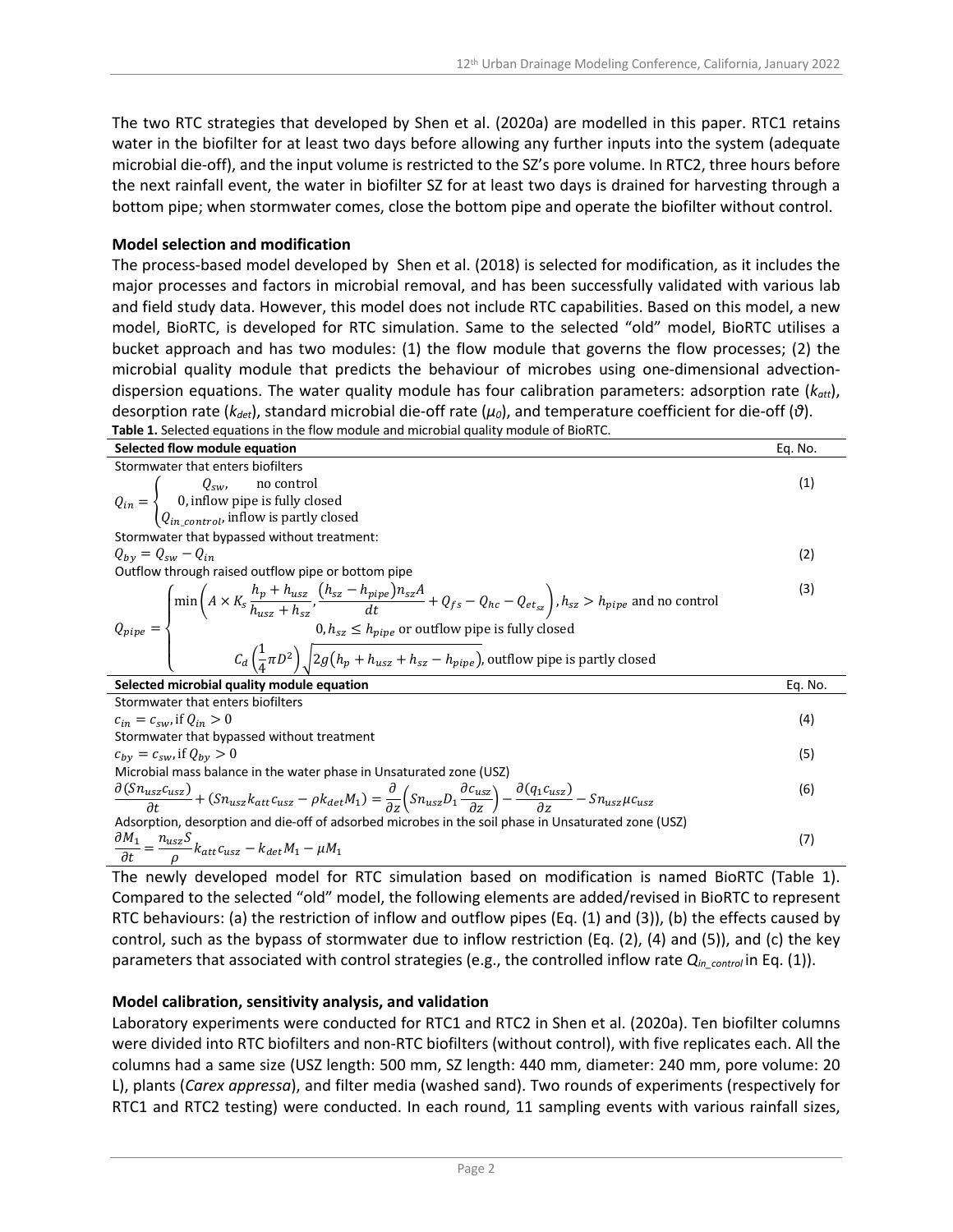antecedent dry lengths, and inflow concentrations were designed based on Melbourne's historical rainfall. Biofilters were dosed with semi-natural stormwater that spiked with *Escherichia coli* (*E. coli*).

The data collected in all the 22 events were employed in model calibration. The model calibration and sensitivity analysis were based on a modified Monte-Carlo based method, using Nash Sutcliffe Efficiency (*Ec*) criterion. For model validation, the 3179 parameter sets (reported in Shen et al. (2020b)) that calibrated with the data collected from various laboratory experiments and field tests for non-RTC biofilters were adopted, to simulate the RTC testing results and compared with the reality.

### **Exploration of RTC potential using BioRTC in hypothetical system simulation**

To explore the potential of RTC, BioRTC was utilised to analyse the performance when RTC1 and RTC2 were respectively implemented in a hypothetical biofilter system that represents the reality. The hypothetical system was assumed to locate in the outlet of the Hawthorn Main Drain West Catchment (with 597 ha surface area, of which 45% is impervious) in Melbourne. With Melbourne's rainfall information, the flows and *E. coli* concentrations from this catchment for a two-year time series with 126 rainfall events were generated. These data were used as the inflow conditions of the hypothetical system. The hypothetical system was simulated by BioRTC to test different RTC scenarios, with the best-fit parameter set from calibration results. For each RTC strategy, the minimum required retention time *Tmin* was re-evaluated, as the optimum  $T_{min}$  might be different when being applied in different systems. Thirteen *Tmin* values were tested: 1 h, 2 h, 3 h, 4 h, 5 h, 6 h, 12 h, 18 h, 24 h, 30 h, 36 h, 42 h, and 48 h. The results under different *Tmin* were also compared with those when RTC was not implemented (non-RTC).

### Results and discussion

### **Model calibration, sensitivity analysis and validation results**

3086 parameter sets were selected as after calibration. When using this best-fit parameter set for prediction, the predicted outflow concentrations fitted the observation well, as a high Nash Sutcliffe Efficiency value is achieved ( $E_c$  = 0.80), and the majority of data points were scattered around the 1:1 line (Figure 2). With all the 3086 parameters sets, *Ec* ranged from 0.65 to 0.80, which were higher than those obtained in previous studies on the selected "old" model (*Ec* = 0.46~0.55) or other stormwater *E. coli* modelling studies. In addition, the peak in the diagonal histograms of  $k_{att}$ ,  $k_{det}$ ,  $\vartheta$  and  $\mu_0$  in the matrix plot (Figure 3) suggested that the model was sensitive to all the 3086 parameter sets in the water quality module.





**Figure 2.** Comparison of observed and predicted outflow *E. coli* concentrations of all the columns in all the events. Dashed line indicates the 1:1 line between prediction and observation, while dotted lines indicate +/- one order of magnitude bars.

**Figure 3.** Matrix plot for parameter distributions of the 3086 parameter sets. The diagonal histograms represent the distributions of *Ec* and all the parameters, while the scatter plots between parameters reveal the parameter interactions.